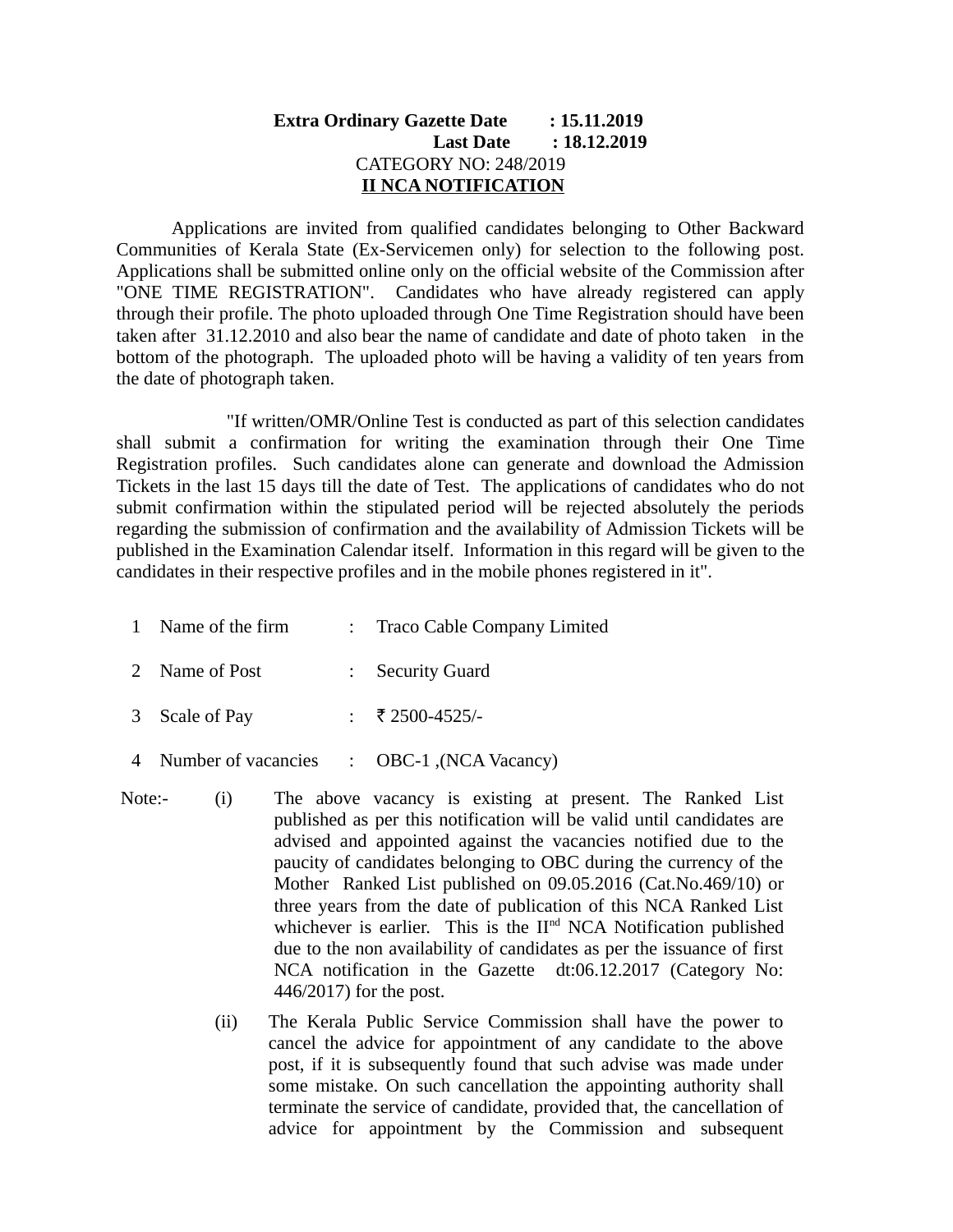termination of service of the candidate by the appointing authority shall be made within the period of probation or 240 days from the date of joining duty whichever is earlier.

5 Method of Appointment : Direct Recruitment (Candidates belonging to OBC only)

Note :- The applications submitted by candidates belonging to the communities other than OBC will be summarily rejected. No rejection memo will be issued to them individually.

- 6 Age : 18-48 Only candidates born between 02.01.1971 and 01.01.2001. (both dates included) are eligible to apply for this post. [Including the relaxation as per Para 2(i) of General Conditions.]
- Note :- The provisional hands working in the above concern will be given age relaxation to the extent of their provisional service put in subject to a maximum of Five years from the upper age limit provided they are within the prescribed age limit on the date of their first appointment in the above concern. But the regular employees of the concern are not eligible for the above concession for further appointment. The provisional hands should obtain a certificate showing the period of their provisional service in the concern and shall produce the same as and when required by the Commission. It would also be clearly specified in the certificate that they were not working in the regular service of the concern.
- 7 Qualifications:

1. SSLC failed (Application from those who have passed SSLC shall not be considered)

- 2. Not less than 3 years service in the Armed Force i.e., Army/Navy/Airforce/
- 3. Must know Cycling.
- 4. Must possess valid licence in driving light motor vehicles.

Note :-

1. Differently abled candidates and women are not eligible to apply for the post.

- 2. Rule 10 (a) ii of Part II of KS&SSR is applicable.
- 3. Candidates who claim equivalent qualification instead of qualification mentioned in the notification shall produce the relevant Government Order to prove the equivalency at the time of verification, then only such qualification shall be treated as equivalent to the prescribed qualification concerned.

4. If the caste of a candidate is wrongly mentioned in the SSLC book, the candidate should claim their original caste in the application and should produce the community certificate / Non-Creamy layer certificate issued from the revenue authority concerned along with the Gazette Notification of the same at the time of certificate verification.

## **8 Mode of submitting applications:**

 (a) Candidates shall register as per 'ONE TIME REGISTRATION ' system on the Official Website of Kerala Public Service Commission 'www.keralapsc.gov.in' for applying for the post. Candidates who have registered shall apply by logging on to their profile using their User- ID and password. Candidates shall click on the 'Apply Now' button of